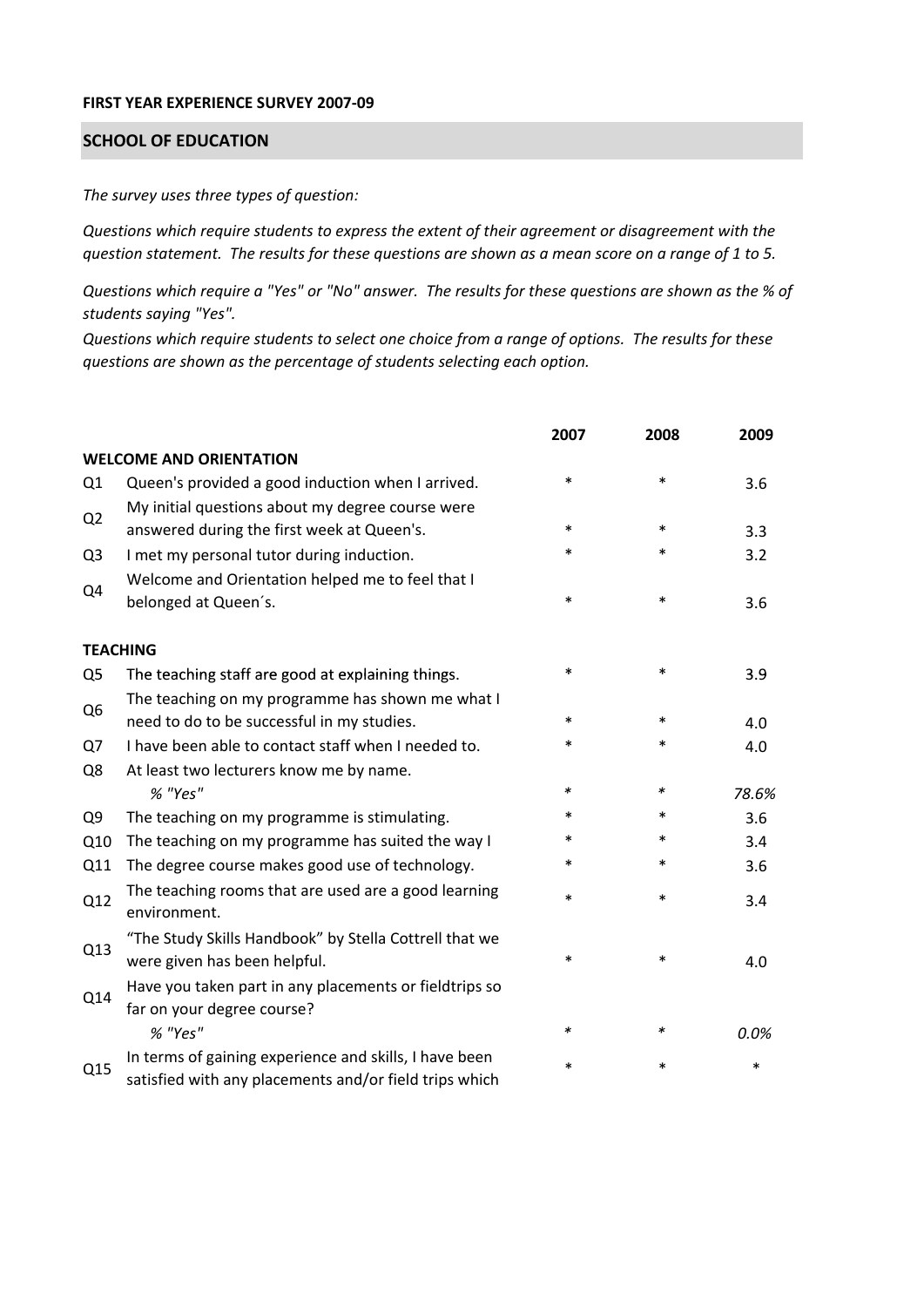|                 |                                                                                                      | 2007   | 2008   | 2009   |
|-----------------|------------------------------------------------------------------------------------------------------|--------|--------|--------|
|                 | <b>ASSESSMENT AND FEEDBACK</b>                                                                       |        |        |        |
| Q16             | Feedback on my work has been prompt (within three<br>weeks of submission of the work).               | $\ast$ | $\ast$ | 3.5    |
| Q17             | Feedback on my work has helped me in my learning.                                                    | $\ast$ | $\ast$ | 3.4    |
| Q18             | The criteria used in assessing work were made clear at<br>the beginning of my programme.             | $\ast$ | $\ast$ | 3.4    |
| Q19             | I am satisfied with my academic performance on my<br>modules.                                        | $\ast$ | $\ast$ | 4.0    |
|                 | <b>LEARNING RESOURCES</b>                                                                            |        |        |        |
| Q <sub>20</sub> | The library resources (eg, books, journals) are good<br>enough for my needs.                         | $\ast$ | $\ast$ | 3.8    |
| Q21             | The library services (eg, borrower services, information,<br>training) are good enough for my needs. | $\ast$ | $\ast$ | 3.4    |
| Q <sub>22</sub> | I have been able to access computers when I needed to.                                               | $\ast$ | $\ast$ | 3.8    |
| <b>SERVICES</b> |                                                                                                      |        |        |        |
|                 | Where I have used them, I have been satisfied with the following:                                    |        |        |        |
| Q <sub>23</sub> | <b>Accommodation Office</b>                                                                          | $\ast$ | $\ast$ | 3.3    |
| Q <sub>24</sub> | <b>Admissions Office</b>                                                                             | $\ast$ | $\ast$ | 3.2    |
| Q <sub>25</sub> | <b>Campus Eating Places</b>                                                                          | $\ast$ | $\ast$ | 3.6    |
| Q26             | Careers Services, Work Placement Centre, Jobshop                                                     | $\ast$ | $\ast$ | 3.3    |
| Q27             | <b>Counselling Service</b>                                                                           | *      | $\ast$ | 3.3    |
| Q28             | <b>Disability Services</b>                                                                           | $\ast$ |        | 3.3    |
| Q <sub>29</sub> | <b>Health Services</b>                                                                               | *      | $\ast$ | $\ast$ |
| Q <sub>30</sub> | <b>Finance Office</b>                                                                                |        |        | 3.2    |
| Q <sub>31</sub> | Learning Development Service                                                                         | $\ast$ | $\ast$ | 3.5    |
| Q <sub>32</sub> | Queen's International                                                                                | $\ast$ | *      | 3.7    |
| Q <sub>33</sub> | Queen's Sport (PEC)                                                                                  | $\ast$ | $\ast$ | 3.5    |
| Q34             | Student Jobshop                                                                                      | $\ast$ | $\ast$ | 3.2    |
| Q <sub>35</sub> | <b>Student Records and Examinations</b>                                                              | $\ast$ | $\ast$ | 3.5    |
| Q36             | <b>Student Support</b>                                                                               | $\ast$ | $\ast$ | $\ast$ |
| Q <sub>37</sub> | <b>Student Guidance Centre</b>                                                                       | $\ast$ | $\ast$ | 3.6    |
| Q38             | <b>Students' Union</b>                                                                               | $\ast$ | $\ast$ | 3.6    |
| Q39             | <b>University Clubs and Societies</b>                                                                | $\ast$ | *      | 3.3    |
| Q40             | The Students' Union has enhanced my experience at<br>Queen's                                         | $\ast$ | $\ast$ | 2.9    |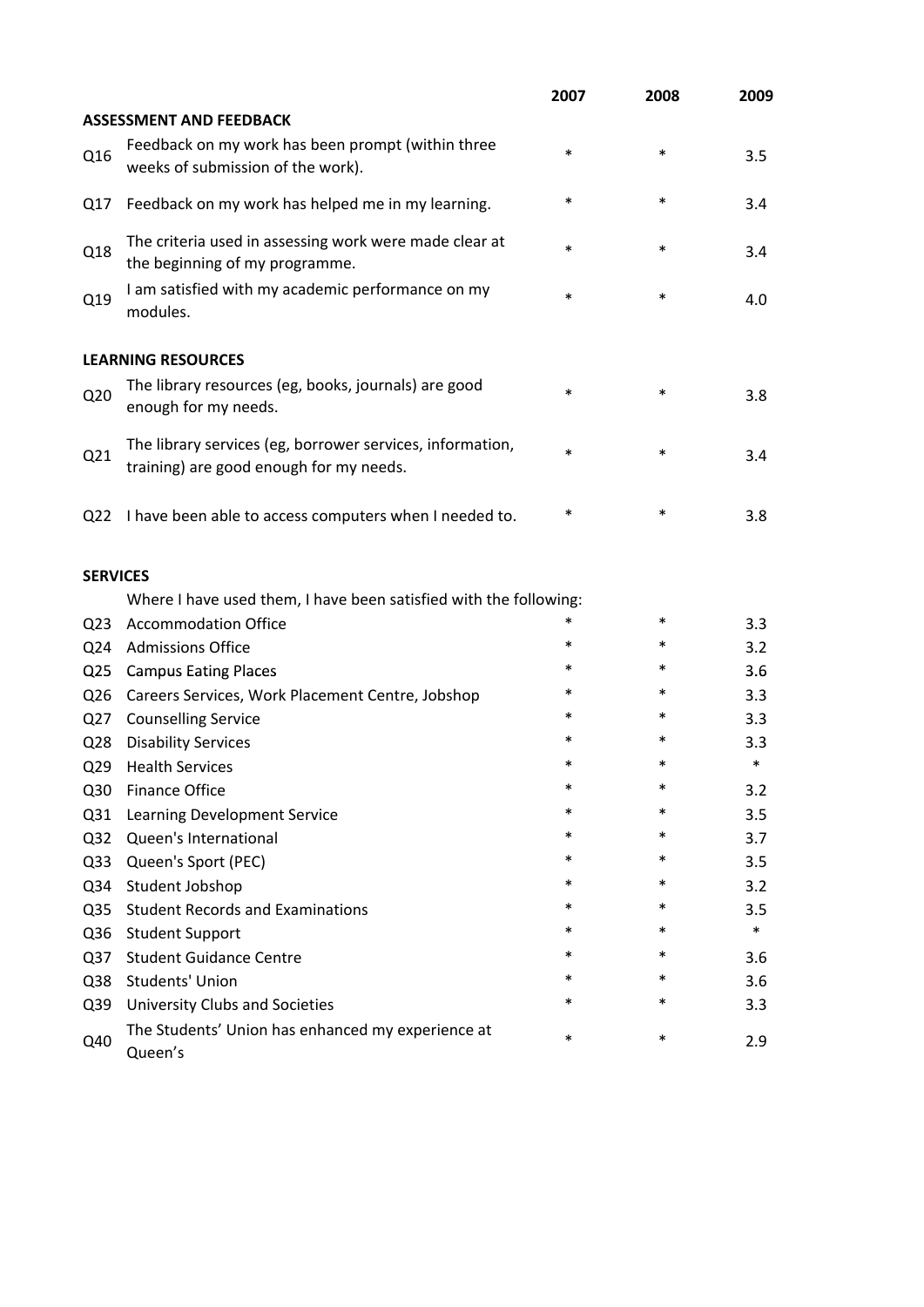|                 |                                                                                                  | 2007   | 2008   | 2009 |
|-----------------|--------------------------------------------------------------------------------------------------|--------|--------|------|
| <b>ADVICE</b>   |                                                                                                  |        |        |      |
|                 | I have received sufficient guidance about the academic choices open to me:                       |        |        |      |
| Q41             | Pre-Admission (from Admissions Office)                                                           | *      | $\ast$ | 3.1  |
| Q42             | Post-admission (from Schools, Academic Staff)                                                    | $\ast$ | $\ast$ | 3.4  |
| Q43             | From other staff in the School (once I had arrived at                                            | *      | $\ast$ | 3.4  |
| Q44             | Queen's information on tuition fees and bursaries was<br>helpful.                                | $\ast$ | $\ast$ | 3.2  |
|                 | The most useful source of information on tuition fees                                            |        |        |      |
| Q45             | and financial support was:                                                                       |        |        |      |
|                 | Secondary School                                                                                 | $\ast$ | $\ast$ | ∗    |
|                 | E&LB/LEA                                                                                         | $\ast$ | $\ast$ | *    |
|                 | <b>UCAS</b>                                                                                      | *      | *      | ж    |
|                 | Queen's literature (leaflets, correspondence)                                                    | $\ast$ | $\ast$ | ∗    |
|                 | Queen's website                                                                                  | $\ast$ | ∗      | ∗    |
|                 | Other                                                                                            | $\ast$ | $\ast$ | ∗    |
|                 | PERSONAL DEVELOPMENT                                                                             |        |        |      |
| Q46             | My programme requires me to work with other<br>students.                                         | $\ast$ | $\ast$ | 4.1  |
| Q47             | I have received sufficient advice about Personal<br>Development Planning (PDP).                  | $\ast$ | $\ast$ | 3.0  |
| Q48             | I am not as motivated towards my studies as I should<br>be.                                      | $\ast$ | $\ast$ | 3.6  |
| Q49             | Having Personal Tutors for first year students is a good<br>idea.                                | $\ast$ | $\ast$ | 3.6  |
| Q50             | I haven't done the background reading expected of me.                                            | $\ast$ | ∗      | 3.8  |
| Q51             | Academic work at this level is harder than I expected it<br>to be.                               | *      | $\ast$ | 3.3  |
| Q <sub>52</sub> | I feel I have made the right choice of programme.                                                | $\ast$ | $\ast$ | 4.1  |
| Q53             | I know what I want to do when I graduate.                                                        | *      | $\ast$ | 4.0  |
| Q54             | I am confident that my programme will lead to a job at<br>a level that matches my qualification. | $\ast$ | $\ast$ | 4.1  |
| Q <sub>55</sub> | I enjoy the social side of being at Queen's.                                                     | $\ast$ | $\ast$ | 3.2  |
| Q56             | I know about Degree Plus.                                                                        | $\ast$ | $\ast$ | 1.8  |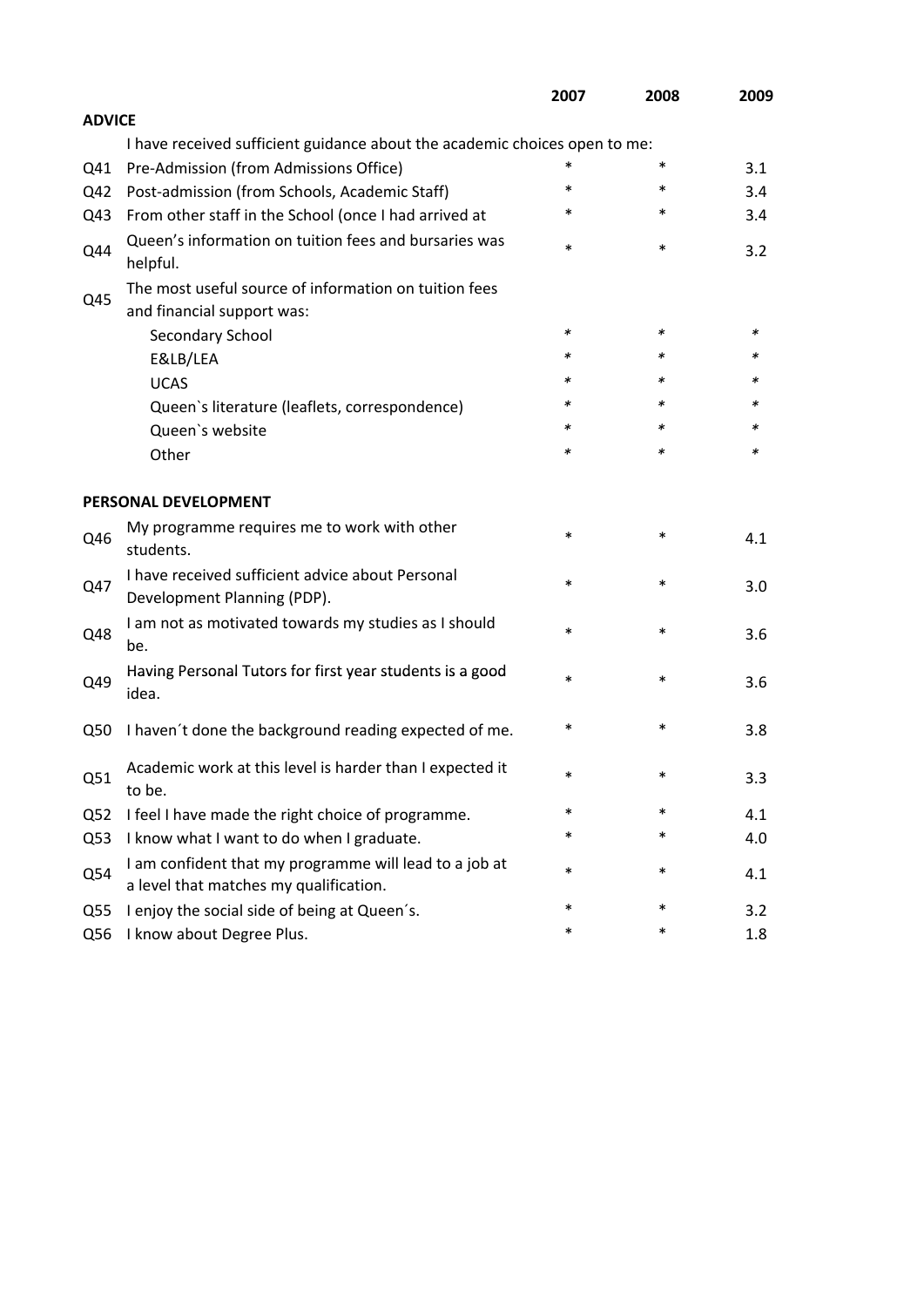|     |                                                                                                                 | 2007   | 2008   | 2009   |  |
|-----|-----------------------------------------------------------------------------------------------------------------|--------|--------|--------|--|
|     | <b>ORGANISATION AND MANAGEMENT</b>                                                                              |        |        |        |  |
| Q57 | How many hours of time-tabled classes (eg, lectures,                                                            |        |        |        |  |
|     | tutorials, seminars, practicals) have you had scheduled                                                         |        |        |        |  |
|     | $0-6$                                                                                                           | ∗      | $\ast$ | 100.0% |  |
|     | $7 - 12$                                                                                                        | $\ast$ | ∗      | 0.0%   |  |
|     | $13 - 18$                                                                                                       | *      | *      | 0.0%   |  |
|     | 19-24                                                                                                           | *      | ∗      | 0.0%   |  |
|     | $25+$                                                                                                           | *      | *      | 0.0%   |  |
| Q58 | How many days per week during term-time do you                                                                  |        |        |        |  |
|     | typically come to Queen's to study?                                                                             |        |        |        |  |
|     | 1                                                                                                               | *      | *      | 8.3%   |  |
|     | $\overline{2}$                                                                                                  | $\ast$ | ∗      | 83.3%  |  |
|     | 3                                                                                                               | *      | ∗      | 0.0%   |  |
|     | 4                                                                                                               | *      | ∗      | 8.3%   |  |
|     | $5+$                                                                                                            | *      | *      | 0.0%   |  |
|     | <b>STUDY LIFE BALANCE</b>                                                                                       |        |        |        |  |
| Q59 | Where are you living while you are attending Queen's?                                                           |        |        |        |  |
|     | At Home                                                                                                         | $\ast$ | ∗      | 84.6%  |  |
|     | Other private accommodation                                                                                     | *      | ∗      | 15.4%  |  |
|     | University run accommodation                                                                                    | *      | ∗      | 0.0%   |  |
| Q60 | Have you been required to take on employment (part-<br>time, full-time) to finance yourself through university? |        |        |        |  |
|     | % "Yes"                                                                                                         | *      | ∗      | 85.7%  |  |
| Q61 | Please select the number of hours you work in your job<br>per week:                                             |        |        |        |  |
|     | 1-5                                                                                                             |        |        | 0.0%   |  |
|     | $6 - 10$                                                                                                        | *      | ∗      | 0.0%   |  |
|     | $10 - 15$                                                                                                       | ∗      | ∗      | 0.0%   |  |
|     | 16-20                                                                                                           | *      | ∗      | 0.0%   |  |
|     | $21 - 25$                                                                                                       | *      | ∗      | 0.0%   |  |
|     | $26+$                                                                                                           | ∗      | ∗      | 100.0% |  |
| Q62 | I find it difficult to balance academic and other commitments such as:                                          |        |        |        |  |
|     | Social Life                                                                                                     | *      | $\ast$ | 3.1    |  |
|     | Work (part-time, full-time)                                                                                     | $\ast$ | $\ast$ | 2.8    |  |
|     | Caring for others (parent, partner, children)                                                                   | *      | $\ast$ | 3.1    |  |